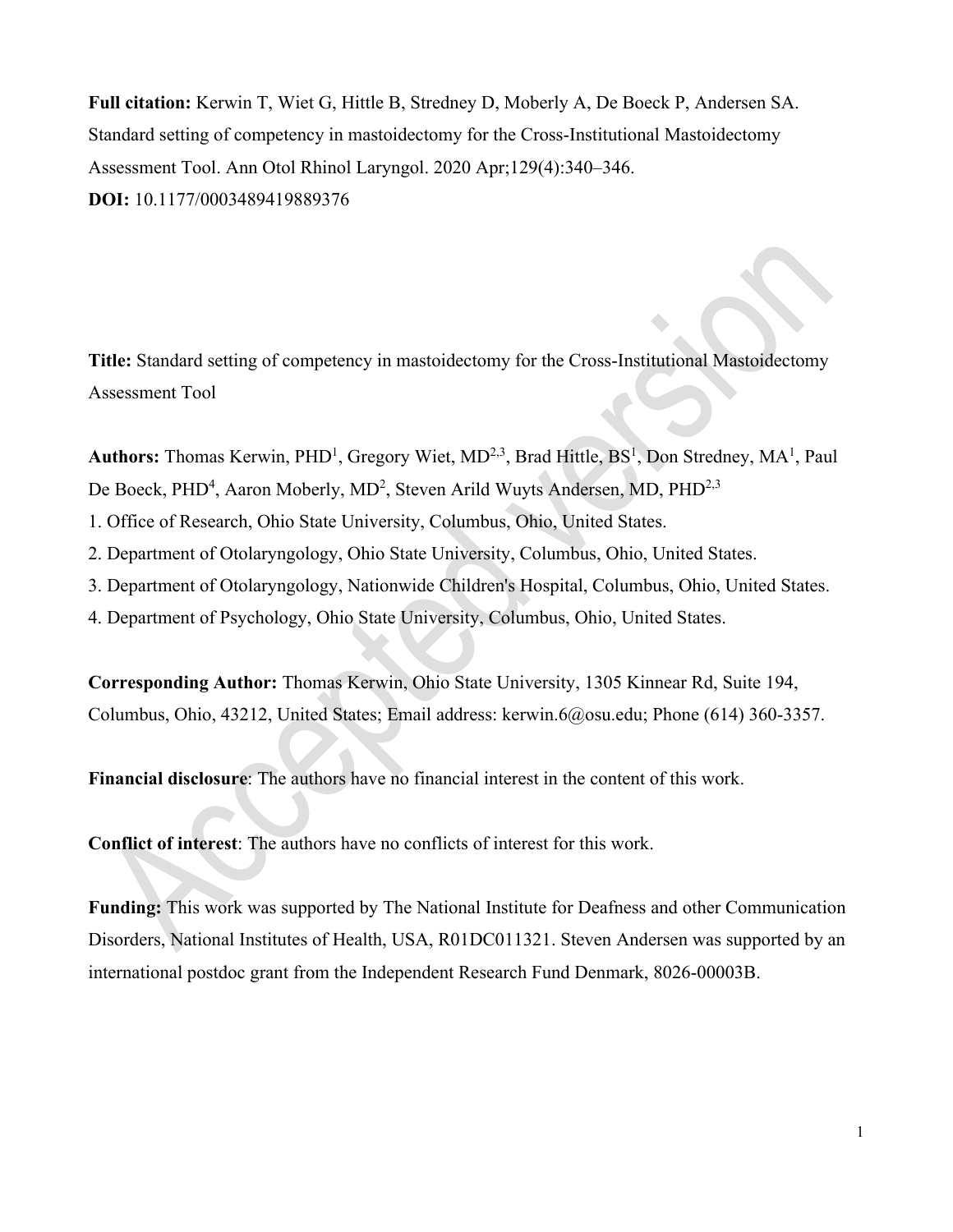## **Abstract**

**Objective:** Competency-based surgical training involves progressive autonomy given to the trainee. This requires systematic and evidence-based assessment with well-defined standards of proficiency. The objective of this study is to develop standards for the cross-institutional mastoidectomy assessment tool to inform decisions regarding whether a resident demonstrates sufficient skill to perform a mastoidectomy with or without supervision.

**Methods:** A panel of fellowship-trained content experts in mastoidectomy was surveyed in relation to the 16 items of the assessment tool to determine the skills needed for supervised and unsupervised surgery. We examined the consensus score to investigate the degree of agreement among respondents for each survey item as well as additional analyses to determine whether the reported skill level required for each survey item was significantly different for the supervised versus unsupervised level. **Results:** Ten panelists representing different US training programs responded. There was considerable consensus on cut-off scores for each item and trainee level between panelists, with moderate (0.62) to very high (0.95) consensus scores depending on assessment item. Further analyses demonstrated that the difference between supervised and unsupervised skill levels was significantly meaningful for all items. Finally, minimum passing scores for each item was established.

**Conclusion:** We defined performance standards for the cross-institutional mastoidectomy assessment tool using the Angoff method. These cut-off scores that can be used to determine when trainees can progress from performance under supervision to performance without supervision. This can be used to guide training in a competency-based training curriculum.

**Keywords:** Mastoidectomy, assessment, standard setting, curriculum development, evidence-based medical education.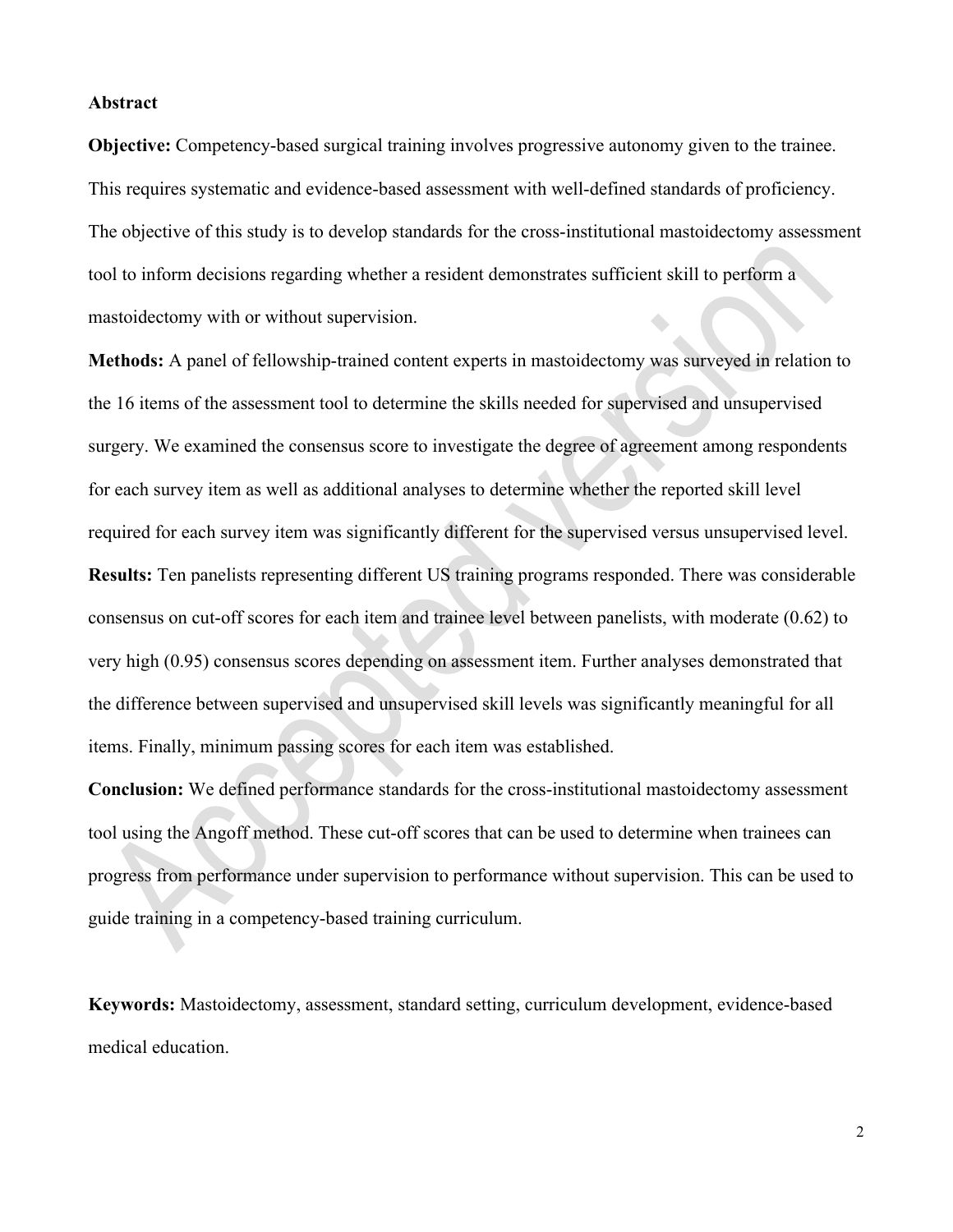## **Introduction**

The surgical educational paradigm has over the last couple of decades shifted towards competencybased education rather than the logged number of surgical cases performed. During the years of surgical training, performance at a certain level of technical skill in the operating room (OR) is required before further responsibilities are entrusted to the trainee. The competency-based paradigm requires not only the integration of competency evaluation into the surgical training programs but also evidence that the evaluations are valid and reliable. Consequently, precise definition of competency levels and evidence-based assessment are key components of the competency-based surgical training paradigm.

Since the objective and structured assessment of surgical skills (OSATS) method of creating assessment tools was first introduced in 1997,<sup>1</sup> specific tools have been developed for many surgical procedures. In temporal bone surgery, multiple tools for the structured assessment of mastoidectomy performance have been developed. Different approaches have been used such as task-based checklists, global rating scales, and final-product analysis<sup>2</sup> for the different training settings including intraoperative assessment of performance and for feedback<sup>3</sup>, as well as in a cadaveric lab training setting and in virtual reality simulation.<sup>4-7</sup> In a recent systematic review<sup>8</sup>, the current validity evidence of different mastoidectomy assessment tools have been scrutinized in relation to Messick's contemporary framework of validity.<sup>9</sup> There is currently good evidence in relation to content (i.e. that assessment content reflects the intended construct), internal structure (how individual assessment items relate to the overall construct) and relations to other variables (correlation with other assessments of the same construct). In contrast, there is almost no validity evidence on response process (alignment between assessment construct and rater-subject thought processes) and consequences of assessment (for example standard-setting for pass/fail decisions).<sup>8</sup>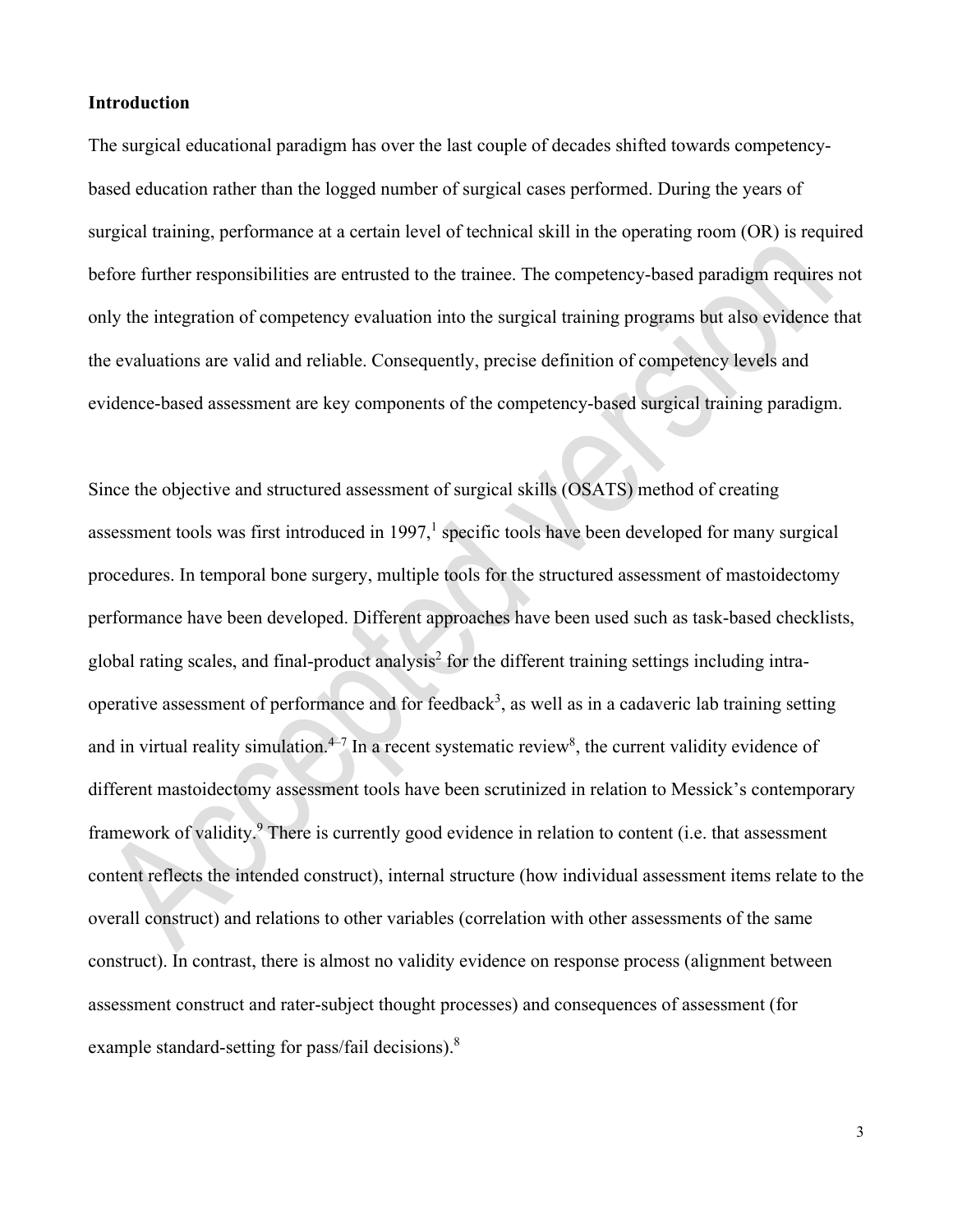Structured assessment of temporal bone surgical skills have been used to define milestones towards competency in mastoidectomy.<sup>10</sup> This is an example of how assessment can be integrated into the clinical training curriculum for classification of competency level with the potential identification of trainees needing remediation. Systematic evaluation of competency should be used to determine when the trainee can progress from performing the procedure with supervision from an attending to surgery without direct supervision, i.e. the ability to safely perform mastoidectomy in independent clinical practice. However, such standards need to be well-defined to be used as a guide for determining surgical responsibility and specific feedback. In order to be generalizable across residency programs, these standards must be developed and evaluated across institutions and represent a consensus from multiple experts with various otologic training backgrounds. Since the standards would have wide implications for the and on the overall training curriculum across institutions, broad consensus is a vital part of standards development.

In a previous study, a large panel consisting of the members of American Neurotology and Otological Societies was surveyed to identify the most important items for mastoidectomy performance assessment.<sup>11</sup> This cross-institutional assessment tool represents the key elements that can be used to define competency. In this study, we therefore invited a smaller panel of fellowship trained surgical otologists to define skill thresholds for resident advancement with the purpose of defining surgical standards for trainees learning to perform mastoidectomy safely and effectively. The ultimate goal is to use these standards to determine when a trainee is sufficiently experienced to progress to performance of the procedure without direct supervision.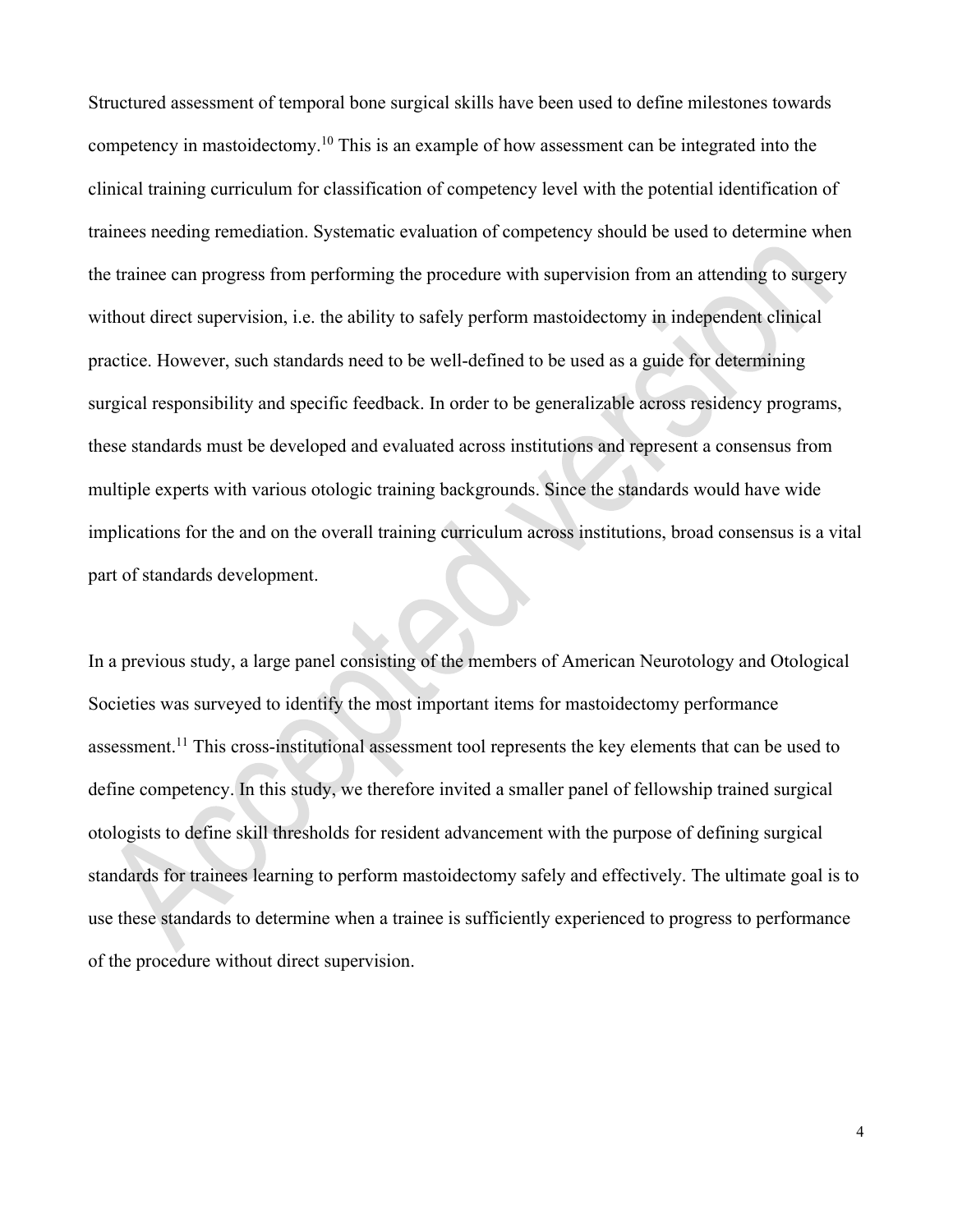## **Methods**

## *Study design and participants*

This study was designed as a survey of experts in temporal bone surgery with the purpose of defining standards of performance for competency assessment of ORL trainees for a cross-institutional assessment tool. The survey was conducted in May 2017.

As content experts for our panel, we invited 17 fellowship-trained, attending otologic surgeons associated with ORL residency training programs at different institutions across the United States. The panelists were selected based on their previous involvement in studies of a computerized temporal bone surgery simulation system. The panelists were invited by e-mail.

## *The Cross-Institutional Mastoidectomy Assessment Tool*

Items for a cross-institutional assessment scale for mastoidectomy performance was compiled through a survey of members of the American Neurotology and Otological Societies in a previous study.<sup>11</sup> This resulted in 24 items being ranked as "Important" or "Very Important" by more than 70% of the 88 responding panelists. These select items were later reviewed and validated using a Delphi process<sup>12</sup>, resulting in the merger of overlapping items and for informing potential descriptive anchors to guide rating of the individual items.

In this study, we aggregated the information from these previous studies to operationalize the Cross-Institutional Mastoidectomy Assessment Tool (CIMAT) (Table 1 and Supplementary Digital Content 1). This tool consists of a total of 16 items each graded on a 5-point Likert scale according to the trainee demonstrating no skill (0 points), slight skill (1 point), moderate skills (2 points), high skills (3 points), and expert skill (4 points). Descriptive anchors for the extreme and middle values are provided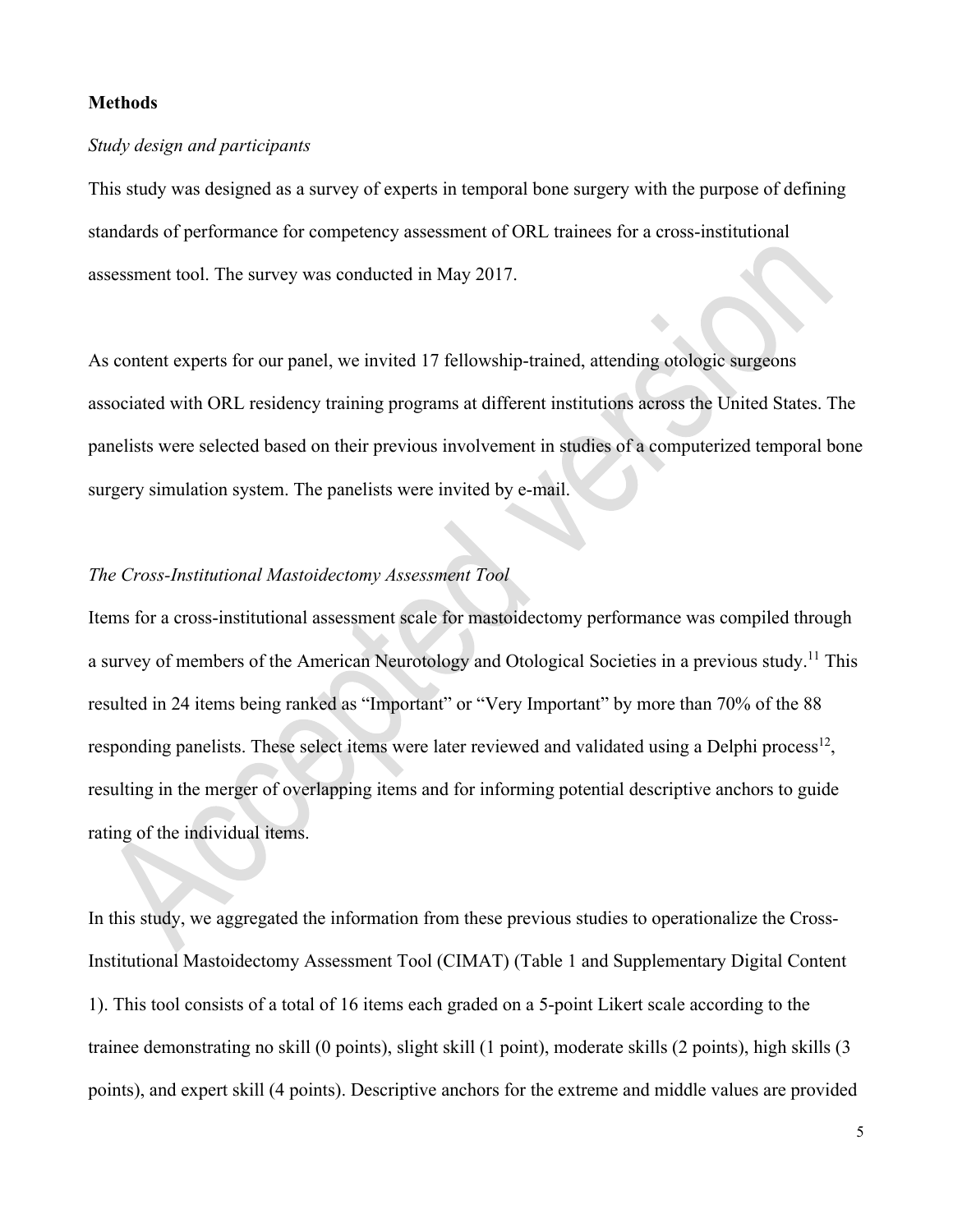as a reference for the rater. The items have been ordered according to the steps of the procedure to ease rating with more global items ordered last.

## *Standard-setting*

A number of different approaches can be used for standard-setting of performance.<sup>13</sup> In this study, we chose to use a criterion-based, item-based approach based on the appraisal by content experts (Angoff method). We further chose to examine items individually using an absolute scale instead of using an overall instrument score, since specific elements across items are not interchangeable because the assessment tool had already been reduced.

Our panelists were provided a link to an online survey (Supplementary Digital Content 2) for establishing the standards for performance on the CIMAT. First, the panelists were asked to provide some background information on their experience in temporal bone surgery to verify their content expertise. Next, the panelists were presented for each of the 16 items and the descriptive anchors associated with the specific item. The panelists were then asked to choose the 5-point score they felt should indicate the minimum level of skill for a trainee that is able to perform mastoidectomy (1) with supervision, and (2) unsupervised. This would allow to set a standard for when the trainee is proficient to commence supervised surgery on patients, and also when the trainee is competent for independent surgery. The panelists were also provided the opportunity to comment on each item and the suggested anchors.

## *Statistical methods*

Statistical analyses were conducted with the R statistical software (R Foundation for Statistical Computing, Vienna, Austria) using the '*effsize*' and '*agrmt*' packages. To explore the degree of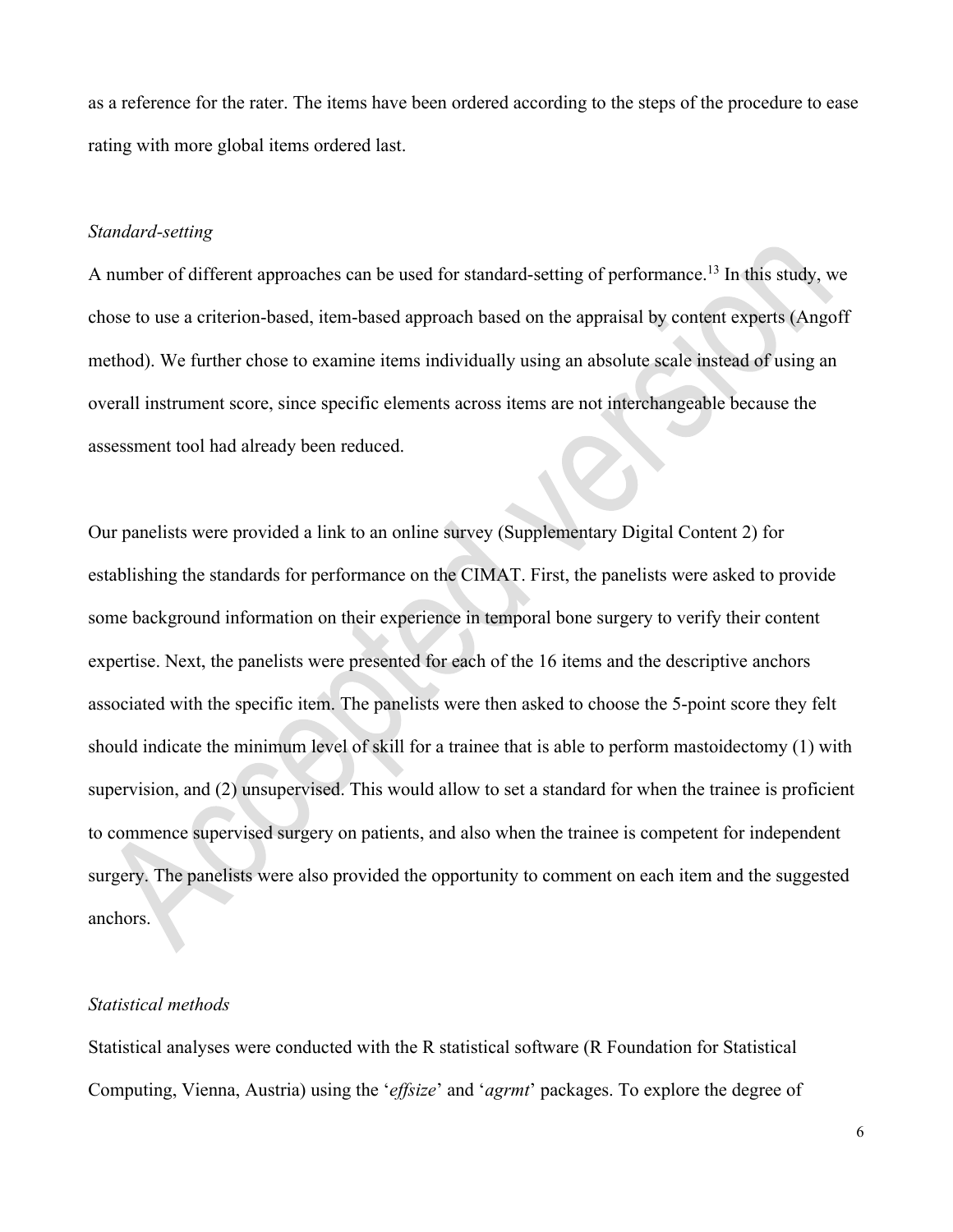consensus among participants for each item, we used Tastle and Wierman's<sup>14</sup> consensus measure  $c$ . The *c* score ranges from 0 (maximal non-consensus) to 1 (perfect agreement) and is related to the narrowness of the histogram of the respondents' answers. In contrast to older measures such as agreement percentage , this is well suited for multiple raters. We interpret *c* scores between 0.60–0.75 as a moderate degree of consensus, 0.75–0.85 as a high degree of consensus and 0.85–1.0 as a very high degree of consensus. The Wilcoxon test was used to assess whether there were differences between the distributions of scores for the two skill levels (supervised/unsupervised), using the Benjamini–Hochberg correction to reduce false positives. To determine whether the reported skill level differed for the two skills levels for each item, a Wilcoxon signed-rank test was performed. Cliff's δ was computed to measure the strength of the difference of results between the two progress categories<sup>15</sup>:  $\delta$ <0.3 is considered a small effect size, 0.3< $\delta$ <0.6 is a medium effect size, and  $\delta$ >0.6 is considered a large effect size. Finally, we determined the cut-off score for each item for the two levels (supervised and unsupervised surgery).

#### *Ethics*

The study was approved by our institutional review board (#2017E0328).

## **Results**

Ten out of the 17 invited panelists provided complete responses, resulting in a 59 % response rate. The number of years in practice for the respondents ranged from 4 to 30 (median 22 years). The panel reported substantial experience in temporal bone surgery, verifying their content expertise: six respondents performed over 100 mastoidectomies per year, three indicated 81–100 per year, one indicated 61–80 per year, and none reported performing fewer than 60 mastoidectomies per year.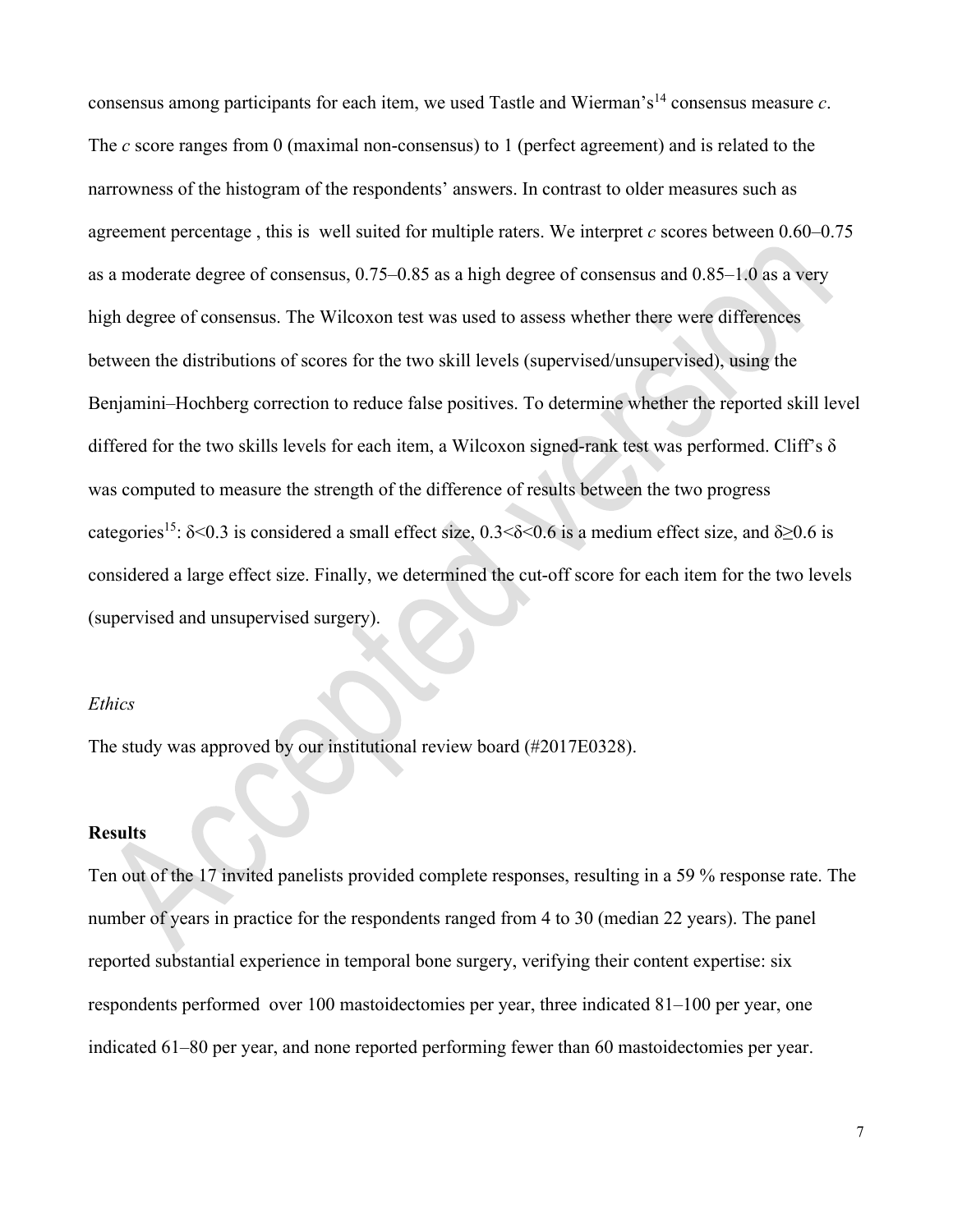For standard setting of performance level, each panelist was asked to specify, which score they determined should be required for a trainee that is at the level (1) able to perform the surgery with supervision and (2) able to perform the surgery unsupervised/without attending present. The results are presented as histograms for each item (Figure 1).

There was considerable consensus on cut-off scores for each item and trainee level between panelists, with moderate to very high consensus scores (Figure 2). The item *creates appropriate depth of cavity* had the lowest consensus (*c*) score of 0.62, interpreted as a moderate degree consensus, whereas the majority of items had *c* scores in the range 0.75–0.85, interpreted as a high degree of consensus. Several items demonstrated a very high degree of consensus with *c* scores of ≥0.92 such as for example *avoids violation of the sigmoid sinus, drills in best direction, correct identification of chorda tympani nerve,* and *posterior external auditory canal wall is thinned appropriately.*

The distributions of the scores for the two skill levels (supervised/unsupervised) were distinct for each of the items (Wilcoxon tests, p<0.01 for each item). The mean difference between the anchor values assigned as cut-off for supervised and unsupervised performance was 1.2, with a minimum of 0.9 and maximum of 1.6 points. For all items, Cliff's  $\delta$  was found to be  $\geq 0.6$ , thus demonstrating a large effect size of the difference in skill level for each of the items: in other words, there was a substantial difference in what was determined to be the cut-off for supervised and unsupervised performances.

Finally, the minimum score for passing for each item (cut-off) was calculated as the median of the panelists responses rounded up to ensure sufficient performance. These are marked in Figure 1.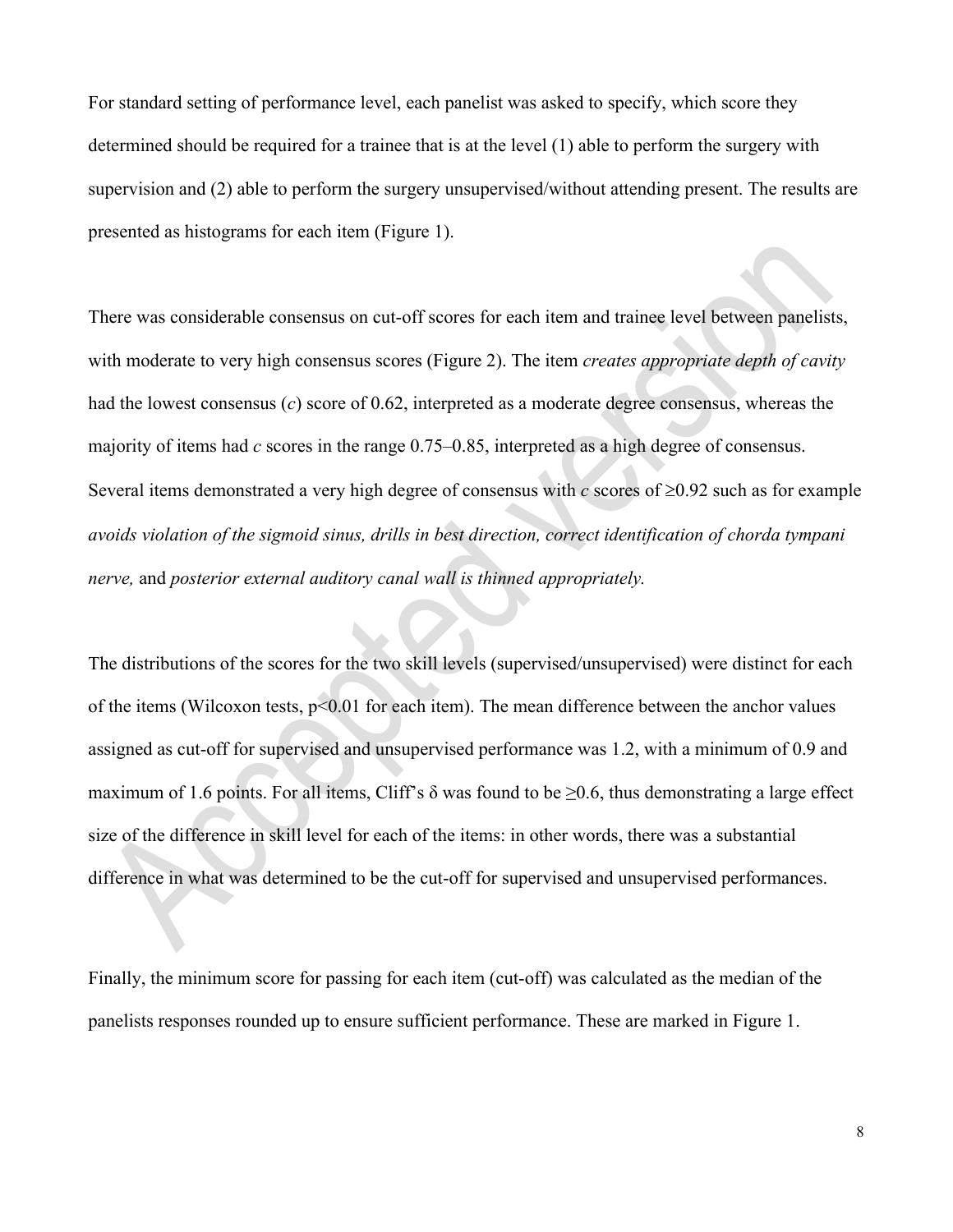All items have 2 as the minimum score for supervised performance except for Item 7, *avoids drill contact with ossicles*, which has a 3 minimum score. Most items have 3 as the minimum score for independent performance, except for Items 8, 10, 6, 7, 12 and 9, which have 4 as the minimum score. A more detailed summary of the findings is provided in *Supplementary Digital Content 3*.

#### **Discussion**

In this study, we explored standard-setting of the cross-institutional mastoidectomy assessment tool using the Angoff method and a content expert panel of fellowship-trained otologists from across the US. This resulted in cut-off scores that can be used to determine when trainees can progress from performance under supervision to performance without supervision for the use in a competency-based training curriculum. Consensus scores among respondents were overall high. As expected, the content experts indicated overall higher minimum skill scores required for each item to classify ready for unsupervised surgery.

Some items for which we expected very high consensus scores this was not found: an example is item 12, *avoids violation of the facial nerve,* which intuitively should be easy to determine but only demonstrated moderate consensus (*c*-score 0.72). This suggests that the item can potentially be improved in relation to clarity of the descriptive anchors so that the ambiguity of the middle anchor ("*facial nerve partially exposed*"), representing moderate skill, more clearly distinguishes between the undesirable partial exposure of the nerve sheath during dissection or the more positive skill progress relating to partial successful identification of the nerve in the mastoid segment. Altogether, this highlights the inherent nature of assessment: for some items, some degree of interpretation is difficult to prevent and in addition, variation in what experts consider acceptable skill exists. We further found a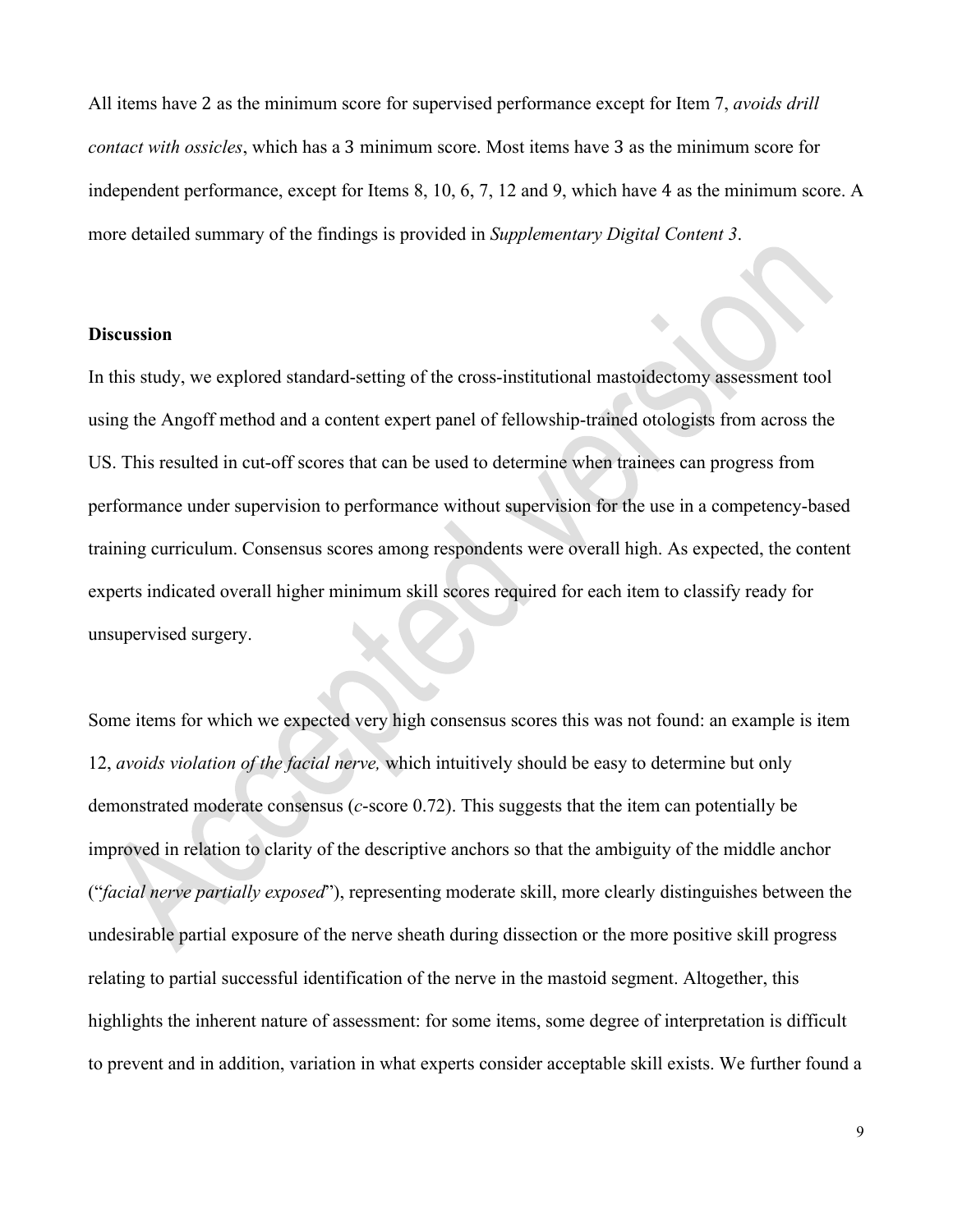clear and significant difference in what otologists believe are acceptable skill levels for performing supervised and unsupervised surgery (Wilcoxon tests and a high Cliff's  $\delta$ ). This supports that the items represent essential skills that are useful in determining the progression of trainees across a wide range of expert opinion.

Few of the other available mastoidectomy performance assessment tools have defined standards of performance based on empirical data. For final-product assessment of performances in a virtual reality simulator, a cut-off of 19.5/26 points was determined based on the expert performance approach.<sup>16</sup> This has two major limitations: first of all, final-product analysis reflects only the end product and does not consider process. Secondly, the use of overall score does not reveal major shortcomings on some item conditions that are absolutely necessary for acceptability: for example, major violation of the facial nerve is inacceptable in the OR but represents for the specific final-product tool only a 1-point deduction from the 26-point total. Weighted scores could lessen this problem but will not entirely eliminate it.

A strength of our approach is therefore the absolute criteria with clear minimum standards are better at ensuring a safe and adequate performance and that this standard was defined by a panel representing different training programs and traditions across the US. A limitation is the number of panelists, however, qualitative approaches such as our modified Angoff typically reaches saturation at 10–15 participants<sup>17</sup> and our data indicate that we achieved sufficient saturation of responses. However, even though increasing the number of panelists could be speculated to yield equivalent results, a larger sample would provide stronger evidence for our results. Another limitation relates to the standardsetting of the level of unsupervised surgery: many items showed a split between 3 and 4, which makes it difficult to firmly conclude which is the appropriate anchor number for unsupervised performance of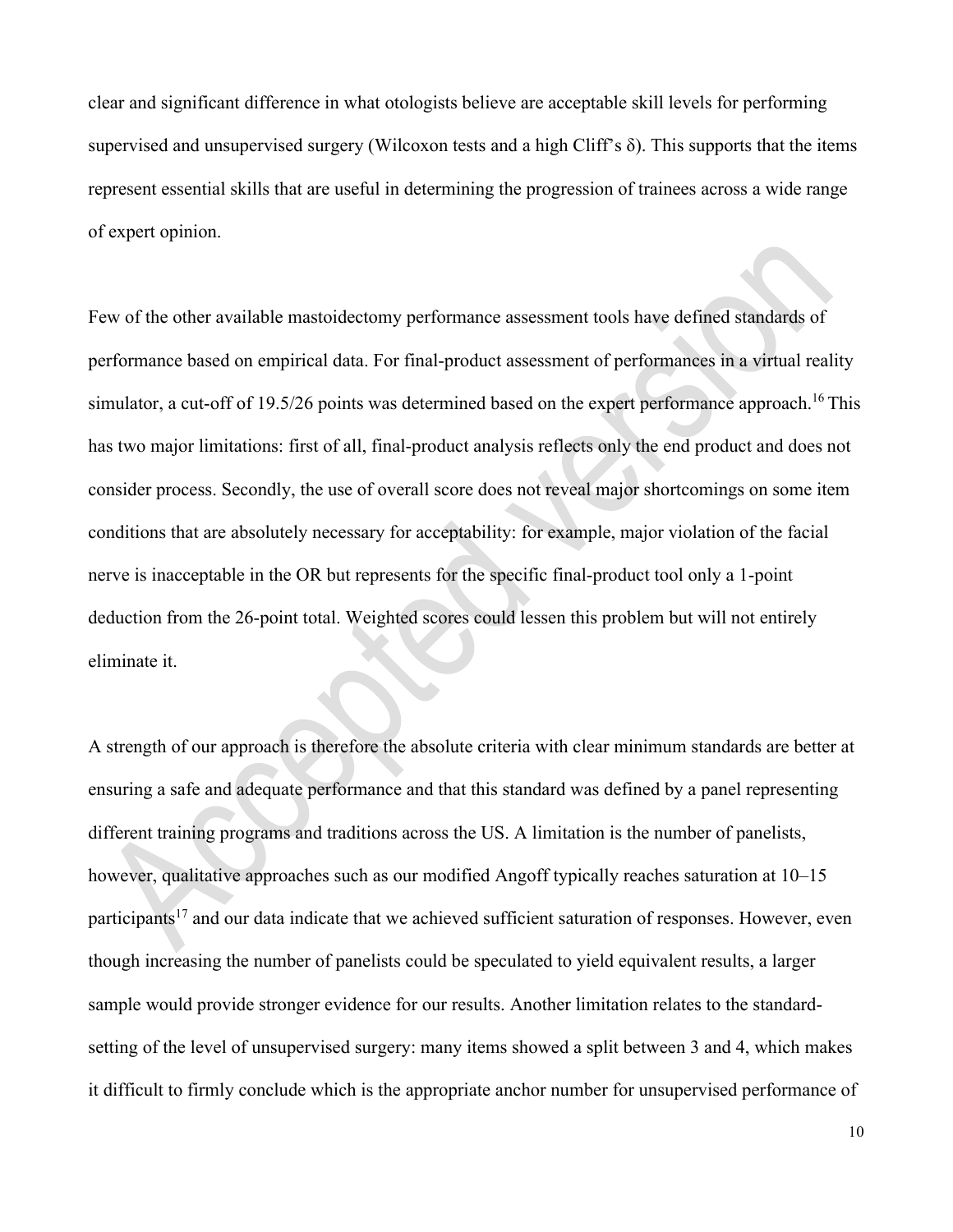that item. Finally, although this study provides a first step towards developing performance standards in mastoidectomy for otolaryngology training programs, it cannot inform us as to how to implement those standards in the training curriculum, real life application for assessment and feedback in the operating room, nor the most appropriate teaching methods.

Competency-based surgical training has been introduced to ensure that all surgeons can provide safe service to the patients, which is the objective of any surgical training program.<sup>18</sup> In such a curriculum, it is essential to define milestones of progression<sup>10</sup> and implement systematic assessment as a measurement of competency as well as specific and measurable criteria that can be used to inform curriculum design and support deliberate practice.<sup>19</sup> Furthermore, assessment that can be used for monitoring throughout residency should be developed and has potential for quality evaluation of different training programs.<sup>20</sup> To ensure consistency, such universal standards should be defined based on broad expert input and adopted across all training programs.

#### **Conclusion**

We have investigated standard-setting of performance for the cross-institutional mastoidectomy assessment tool that represent the key items identified by a large panel as the most important skills in mastoidectomy. Using a sub-panel representing different training programs across the US, we defined skill thresholds that determine when a trainee is sufficiently experienced to progress to surgery without direct supervision. These cut-offs demonstrated moderate-to-very high consensus and substantial difference in the performance level of supervised and unsupervised surgery. Such standard-setting with clear criteria is important for competency-based surgical training and has potential implications for training curricula and design of training programs.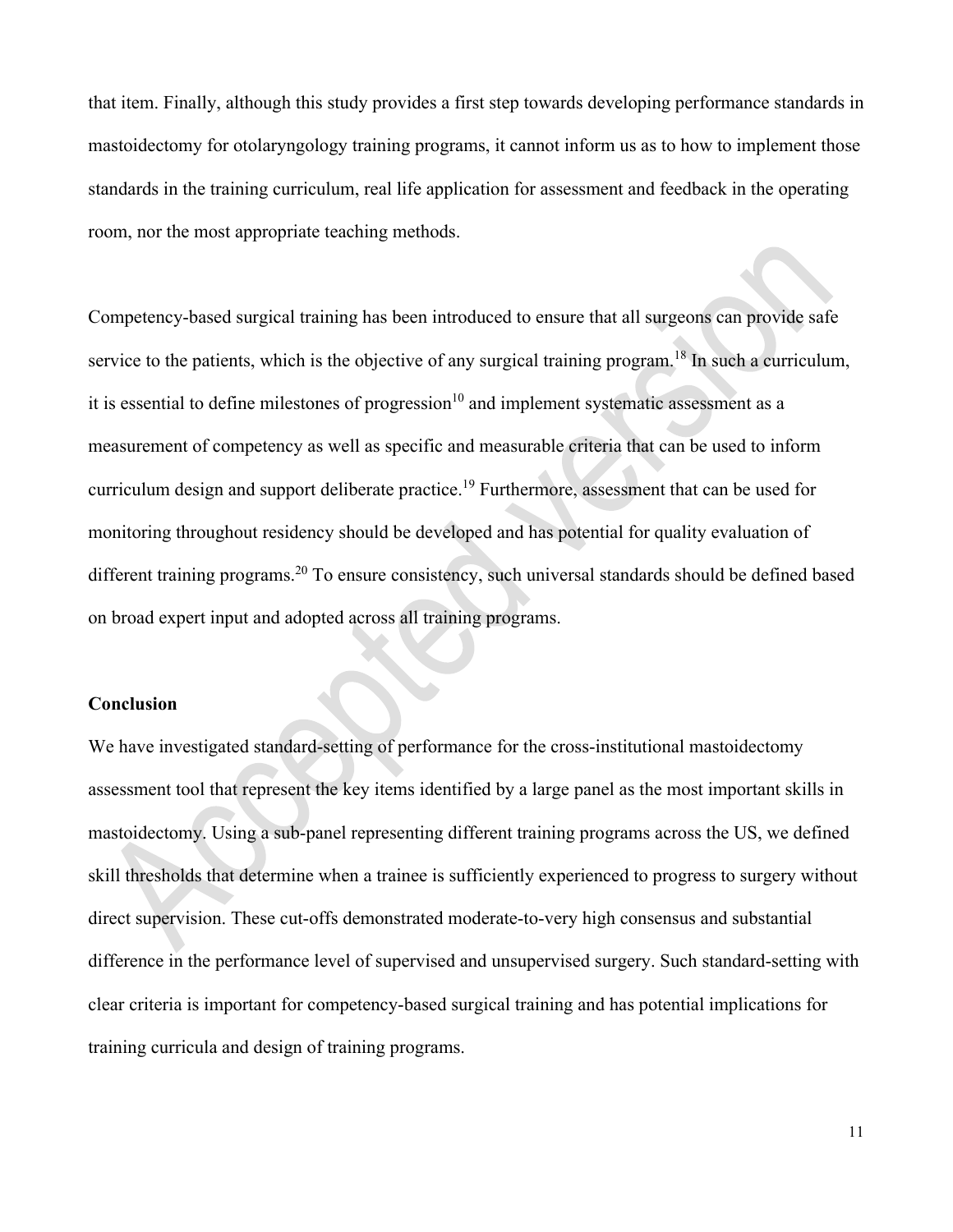# **Acknowledgements**

This work was supported by The National Institute for Deafness and other Communication Disorders, National Institutes of Health, USA, R01DC011321.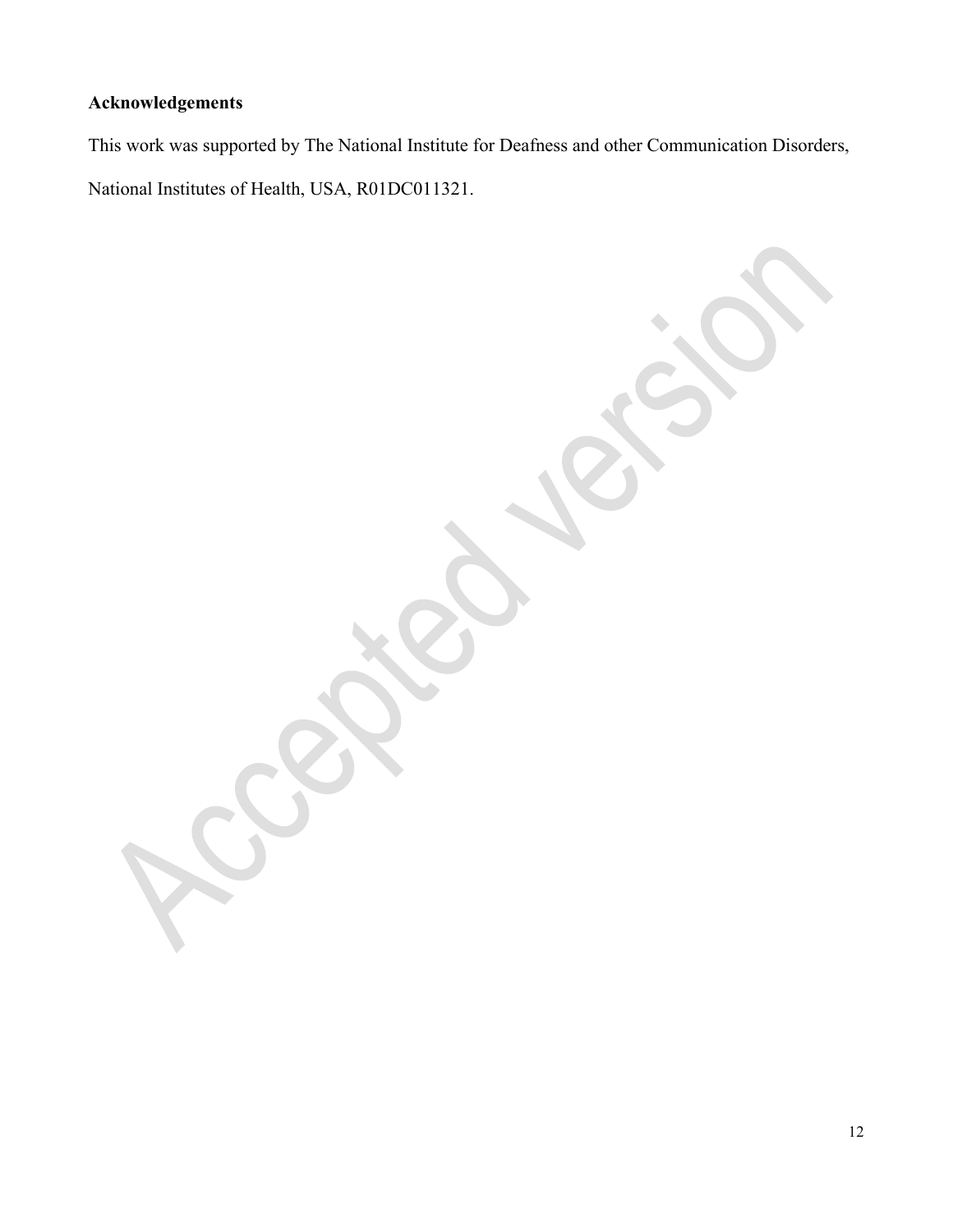## **References**

- 1. Martin JA, Regehr G, Reznick R, et al. Objective structured assessment of technical skill (OSATS) for surgical residents. *Br J Surg*. 1997;84(2):273-278.
- 2. Zirkle M, Taplin MA, Anthony R, Dubrowski A. Objective Assessment of Temporal Bone Drilling Skills. *Ann Otol Rhinol Laryngol.* 2007;116(11):793-798. doi:10.1177/000348940711601101.
- 3. Francis HW, Masood H, Chaudhry KN, et al. Objective Assessment of Mastoidectomy Skills in the Operating Room. *Otol Neurotol*. 2010;31(5):759-765. doi:10.1097/MAO.0b013e3181e3d385.
- 4. Butler NN, Wiet GJ. Reliability of the Welling Scale (WS1) for Rating Temporal Bone Dissection Performance. *Laryngoscope*. 2007;117(10):1803-1808. doi:10.1097/MLG.0b013e31811edd7a.
- 5. Laeeq K, Bhatti NI, Carey JP, et al. Pilot testing of an assessment tool for competency in mastoidectomy. *Laryngoscope*. 2009;119(12):2402-2410. doi:10.1002/lary.20678.
- 6. Zhao YC, Kennedy G, Yukawa K, Pyman B, O'Leary S. Improving temporal bone dissection using self-directed virtual reality simulation: results of a randomized blinded control trial. *Otolaryngol Head Neck Surg*. 2011;144(3):357-364. doi:10.1177/0194599810391624.
- 7. Andersen SAW, Caye-Thomasen P, Sorensen MS. Mastoidectomy performance assessment of virtual simulation training using final-product analysis. *Laryngoscope*. 2015;125(2):431-435. doi:10.1002/lary.24838.
- 8. Sethia R, Kerwin TF, Wiet GJ. Performance Assessment for Mastoidectomy. *Otolaryngol Head Neck Surg*. 2017;156(1):61-69. doi:10.1177/0194599816670886.
- 9. Cook DA, Beckman TJ. Current Concepts in Validity and Reliability for Psychometric Instruments: Theory and Application. *Am J Med*. 2006;119(2):166.e7-166.e16. doi:10.1016/j.amjmed.2005.10.036.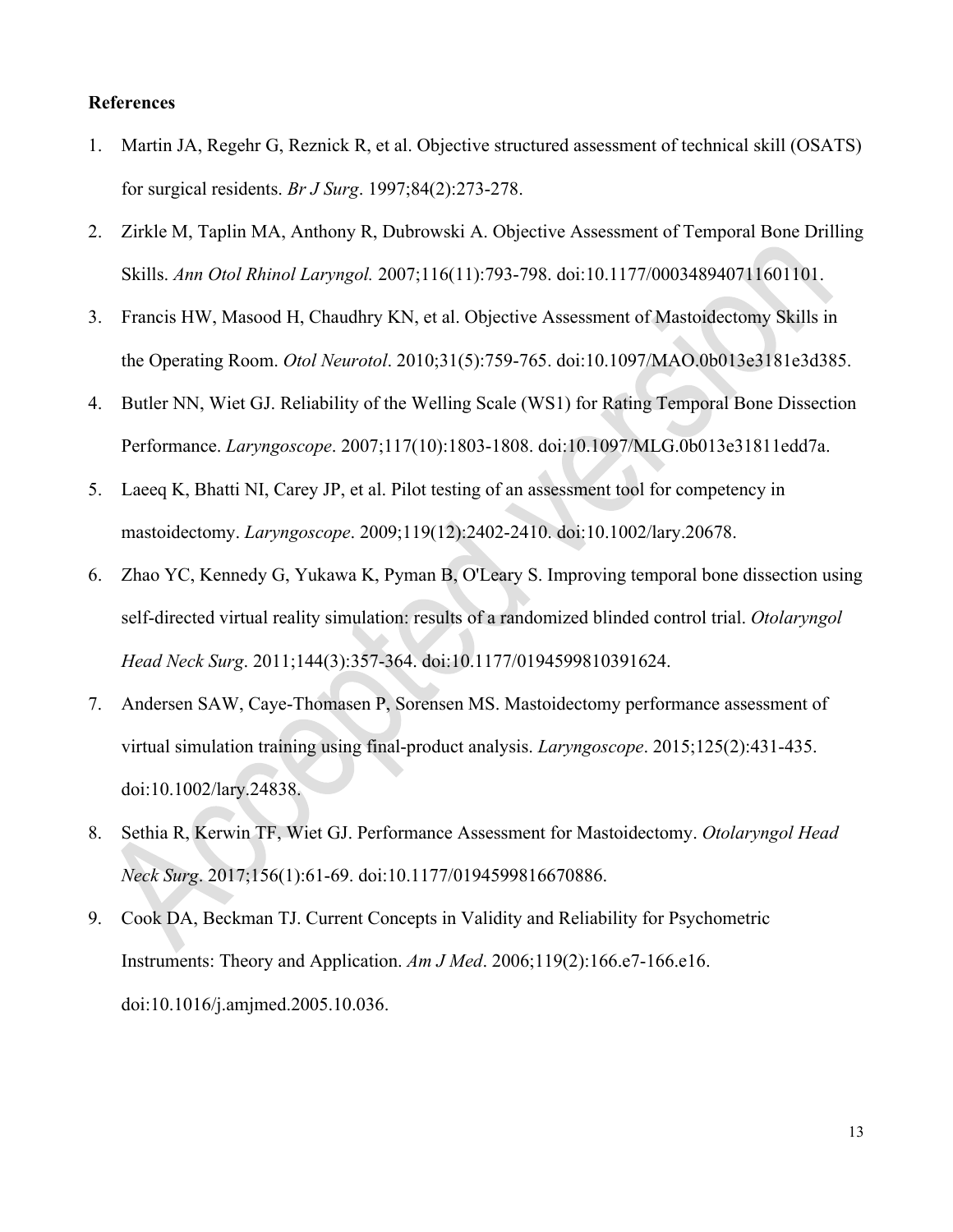- 10. Francis HW, Masood H, Laeeq K, Bhatti NI. Defining milestones toward competency in mastoidectomy using a skills assessment paradigm. *Laryngoscope*. 2010;120(7):1417-1421. doi:10.1002/lary.20953.
- 11. Wan D, Wiet GJ, Welling DB, Kerwin T, Stredney D. Creating a cross-institutional grading scale for temporal bone dissection. *Laryngoscope*. 2010;120(7):1422-1427. doi:10.1002/lary.20957.
- 12. Kerwin T, Hittle B, Stredney D, De Boeck P, Wiet G. Multi-Institutional Development of a Mastoidectomy Performance Evaluation Instrument. *J Surg Educ*. 2017;74(6):1081-1087. doi:10.1016/j.jsurg.2017.05.006.
- 13. Thinggaard E, Bjerrum F, Strandbygaard J, *et al*. Ensuring Competency of Novice Laparoscopic Surgeons—Exploring Standard Setting Methods and their Consequences. *J Surg Educ*. 2016;73(6):986-991. doi[:10.1016/j.jsurg.2016.05.008.](https://doi.org/10.1016/j.jsurg.2016.05.008)
- 14. Tastle WJ, Wierman MJ. Consensus and dissention: A measure of ordinal dispersion. *Int J Approx Reason*. 2007;45(3):531-545. doi[:10.1016/j.ijar.2006.06.024.](https://doi.org/10.1016/j.ijar.2006.06.024)
- 15. Cliff N. Dominance statistics: Ordinal analyses to answer ordinal questions. *Psychol Bull*. 1993;114(3):494-509. doi[:10.1037/0033-2909.114.3.494.](https://doi.org/10.1037/0033-2909.114.3.494)
- 16. Andersen SAW, Mikkelsen PT, Sørensen MS. Expert sampling of VR simulator metrics for automated assessment of mastoidectomy performance. *Laryngoscope*. 2019 Jan 9 [Epub ahead of print]. doi:10.1002/lary.27798.
- 17. Hurtz GM, Hertz NR. How Many Raters Should be Used for Establishing Cutoff Scores with the Angoff Method? A Generalizability Theory Study. *Educ Psychol Meas*. 1999;59(6):885-897. doi[:10.1177/00131649921970233.](https://doi.org/10.1177/00131649921970233)
- 18. Bhatti NI, Cummings CW. Viewpoint: Competency in Surgical Residency Training: Defining and Raising the Bar. *Acad Med*. 2007;82(6):569-573. doi:10.1097/ACM.0b013e3180555bfb.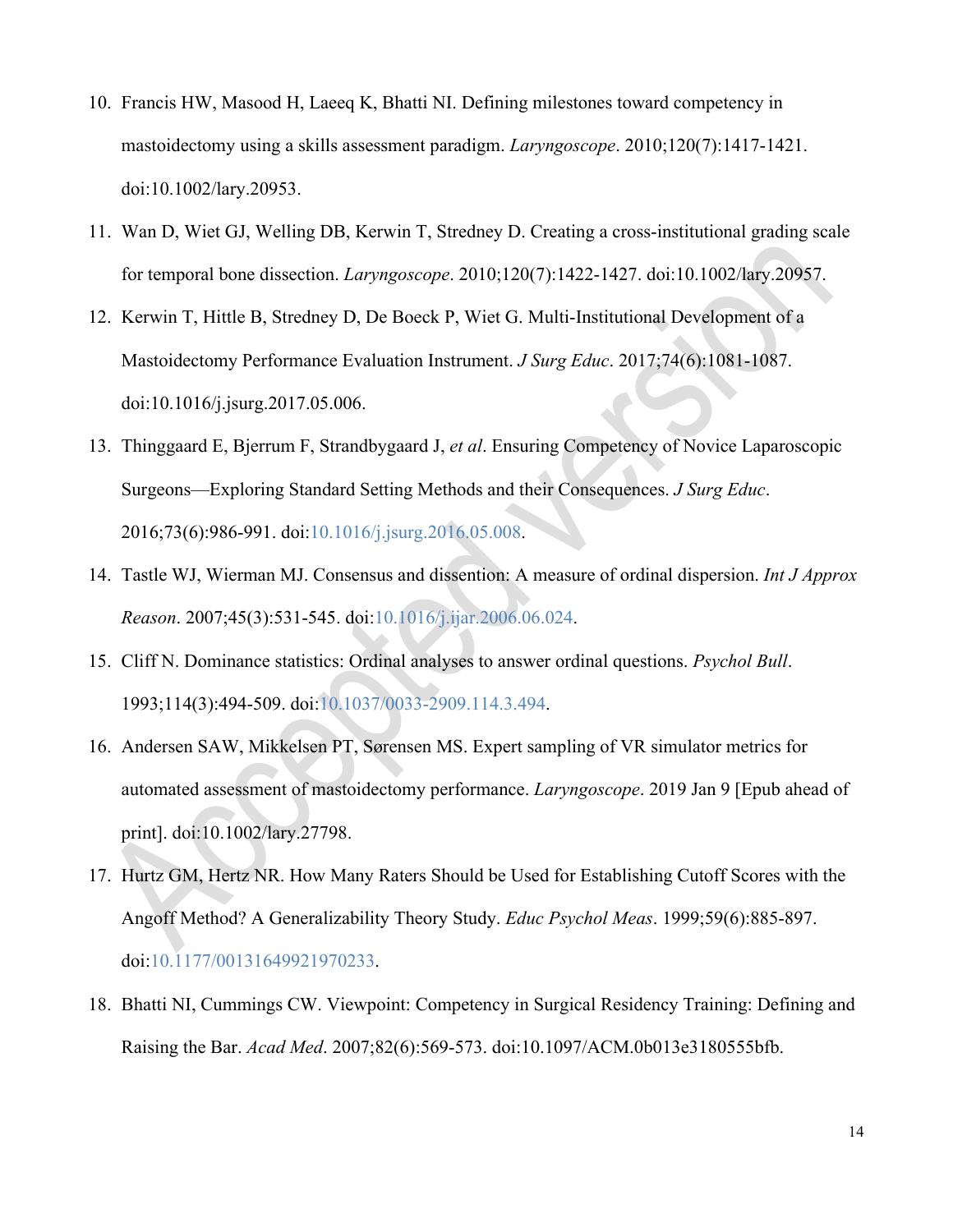- 19. Bhatti NI, Ahmed A. Improving skills development in residency using a deliberate-practice and learner-centered model. *Laryngoscope*. 2015;125 Suppl 8:S1-S14. doi:10.1002/lary.25434.
- 20. Awad Z, Hayden L, Muthuswamy K, Ziprin P, Darzi A, Tolley NS. Does direct observation of procedural skills reflect trainee's progress in otolaryngology? *Clin Otolaryngol*. 2014;39(3):169- 173. doi:10.1111/coa.12251.

|    | <b>Item</b>                                                                   | Demonstrates no skill                                                                                                                                                  | <b>Demonstrates</b><br>moderate skill                                                                                                                                | Demonstrates expert<br>skill                                                                                                 |
|----|-------------------------------------------------------------------------------|------------------------------------------------------------------------------------------------------------------------------------------------------------------------|----------------------------------------------------------------------------------------------------------------------------------------------------------------------|------------------------------------------------------------------------------------------------------------------------------|
| 1  | <b>Creates appropriate</b><br>depth of cavity                                 | Antrum not entered or<br>horizontal canal not<br>visualized                                                                                                            | Antrum opened without<br>damage to horizontal canal<br>or tegmen                                                                                                     | Antrum widely opened with<br>adequate thinning of tegmen<br>and posterior superior canal<br>wall                             |
| 2  | Avoids violation of the<br>sigmoid sinus                                      | Penetrates sigmoid, unaware<br>of its location                                                                                                                         | Exposes sigmoid enough to<br>identify sufficiently to avoid<br>violation but may leave<br>overlying air cells                                                        | Sigmoid well defined for<br>procedure, may expose<br>sigmoid for retraction and<br>better exposure                           |
| 3  | <b>Avoids holes in</b><br>tegmen                                              | Tegmen and dura violated                                                                                                                                               | Dura exposed without<br>violation                                                                                                                                    | Tegmen thinned<br>appropriately for surgical<br>approach, possibly removing<br>tegmen to retract dura for<br>better exposure |
| 4  | <b>Avoids violation of</b><br>dura                                            | Dura violated (opened)                                                                                                                                                 | May overthin tegmen and<br>expose dura without<br>violation                                                                                                          | Tegmen completely dissected<br>to sinodural angle, dura may<br>be exposed intentionally                                      |
| 5  | <b>Maintains a complete</b><br>saucerization                                  | Penetrates sigmoid, residual<br>air cells, facial ridge not<br>identified, antrum not<br>opened appropriately,<br>tegmen and sigmoid not<br>defined at their locations | Adequate air cell removal to<br>avoid damage to critical<br>structures, antrum opened<br>sufficient for visualization of<br>horizontal canal, fossa<br>incudis, etc. | All necessary air cells<br>removed and critical<br>structures well defined                                                   |
| 6  | <b>Avoids violation of the</b><br>horizontal (lateral)<br>semi-circular canal | Horizontal canal violated                                                                                                                                              | Horizontal canal accidentally<br>bluelined                                                                                                                           | Horizonal canal easily<br>identified, may blueline as<br>needed for exposure                                                 |
| 7  | <b>Avoid drill contact</b><br>with ossicles                                   | Contacts ossicles with cutting<br>burr                                                                                                                                 | Contacts ossicles with<br>diamond burr                                                                                                                               | Drills close to ossicles with<br>appropriate burr                                                                            |
| 8  | <b>External auditory canal</b><br>remains up                                  | Significant posterior canal<br>wall lowering deep to lateral<br>extent.                                                                                                | Minor lowering of posterior<br>canal wall                                                                                                                            | Maintains posterior canal wall<br>completely intact                                                                          |
| 9  | <b>Posterior external</b><br>auditory canal wall is<br>thinned appropriately  | Posterior canal wall thick,<br>poor definition of facial ridge<br>if any                                                                                               | Partial definition of facial<br>ridge                                                                                                                                | Sufficient thinning to fully<br>expose facial nerve and<br>chorda tympani for recess<br>approach                             |
| 10 | Avoids holes in<br>external auditory<br>canal                                 | Multiple or large holes in<br>posterior canal wall                                                                                                                     | Minor, clinically insignificant<br>holes in posterior canal wall                                                                                                     | No holes in posterior canal<br>wall                                                                                          |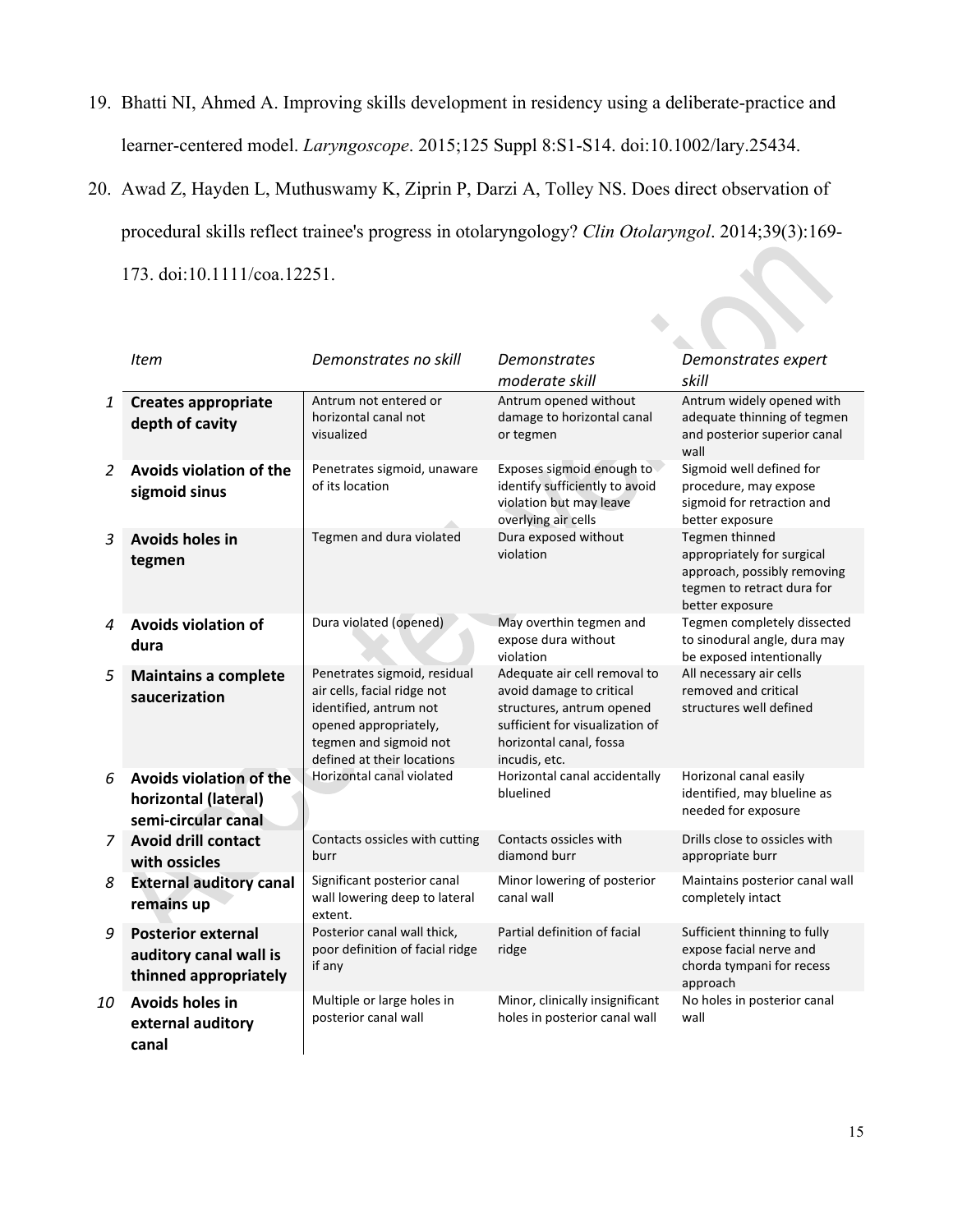| 11 | <b>Correct identification</b><br>of chorda tympani<br>nerve   | Does not identify or expose<br>chorda                                                                                                                                                              | Opens facial recess but does<br>not identify choda<br>completely                              | Exposes and widely opens<br>facial recess without<br>violations of chorda or facial<br>nerves                                            |
|----|---------------------------------------------------------------|----------------------------------------------------------------------------------------------------------------------------------------------------------------------------------------------------|-----------------------------------------------------------------------------------------------|------------------------------------------------------------------------------------------------------------------------------------------|
| 12 | Avoids violation of the<br>facial nerve                       | Facial nerve violated                                                                                                                                                                              | Facial nerve partially<br>exposed                                                             | Facial nerve exposed<br>completely throughout its<br>course in the mastoid                                                               |
| 13 | <b>Maintains visibility of</b><br>burr while removing<br>bone | Burr view dangerously<br>obstructed for example<br>beneath bony ledge when<br>thinning tegmen                                                                                                      | Burr visibility safely<br>unobstructed throughout<br>procedure                                | Burr visibility obstructed but<br>at times when it is safe to do<br>so, during decortication of<br>mastoid                               |
| 14 | Selects appropriate<br>burr                                   | Uses too small or too large of<br>a burr for task at hand, uses<br>diamond burr for<br>decortication or when not<br>necessary, or uses cutting<br>burr in close proximity to<br>critical structure | May use too small or too<br>large a burr for occasion or<br>using diamond burr<br>excessively | Uses cutting and diamond<br>burrs appropriately, such as<br>using cutting burr to enhance<br>speed of dissection but in a<br>safe manner |
| 15 | <b>Drills in best direction</b>                               | Drills perpendicular to critical<br>strucutes or without regard<br>to trajectory of critical<br>structure                                                                                          | Maintains drill direction<br>parallel to critical structures                                  | Alternates drill direction<br>rapidly for efficient removal of<br>bone without jeopardizing<br>critical structures                       |
| 16 | <b>Avoids excessive force</b><br>near critical structures     | Does not alter force when<br>approaching critical<br>structures                                                                                                                                    | Alternates between minimal<br>force and moderate force<br>throughout case                     | Uses high force when<br>appropriate, such as<br>decortication of mastoid                                                                 |

**Table 1.** The Cross-Institutional Mastoidectomy Assessment Tool (CIMAT). Each item is rated on a 0- 4 scale. The "no skill", "moderate skill", and "expert skill" anchor descriptions are for the 0, 2, and 4 ratings on the scale.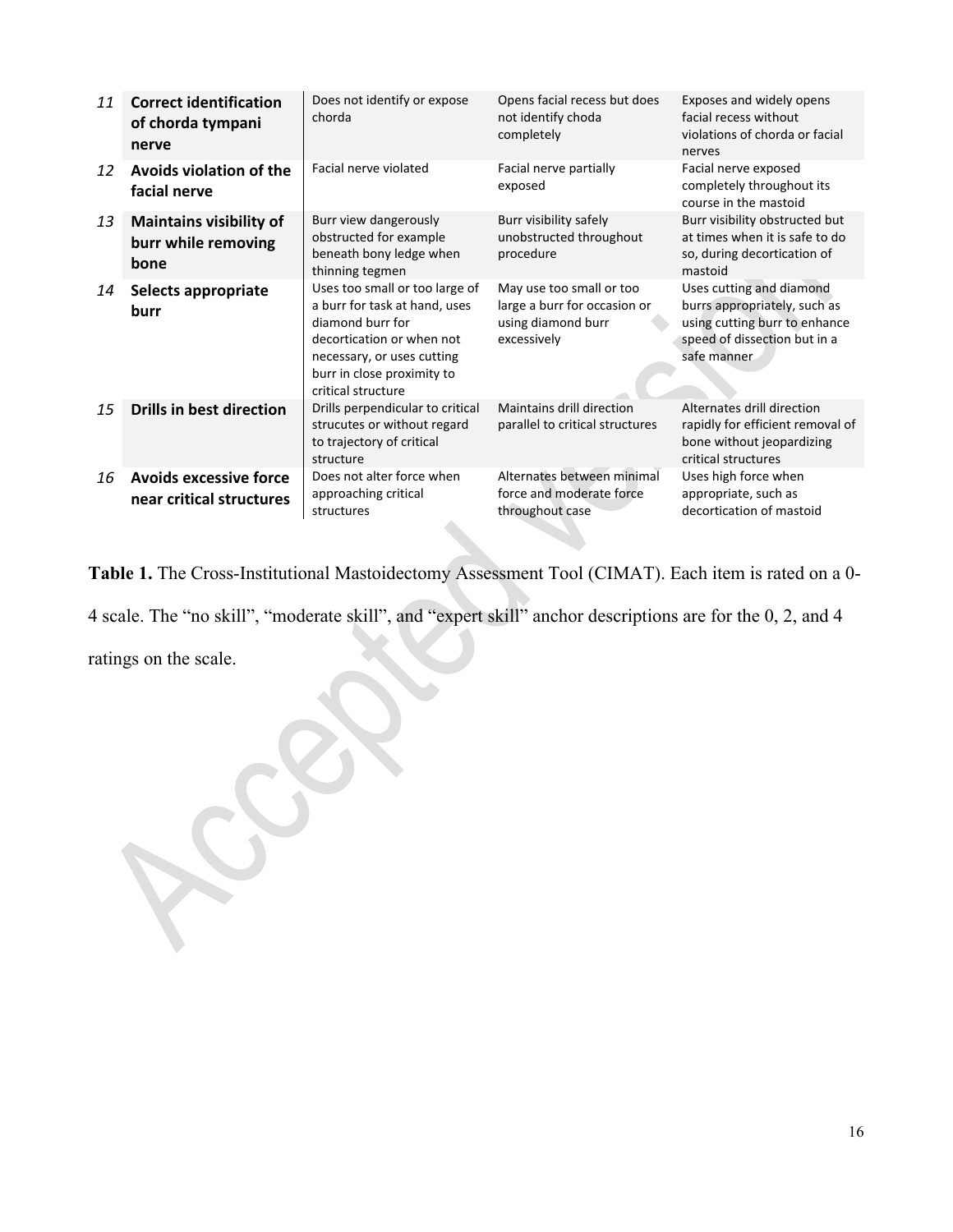

Figure 1. Histogram of the panelists' selected cut-off scores for performance in relation to each item according to the trainee level (level of supervision). The height of the bars indicate the number of responses. Dashed vertical lines indicate the determined cut-off scores.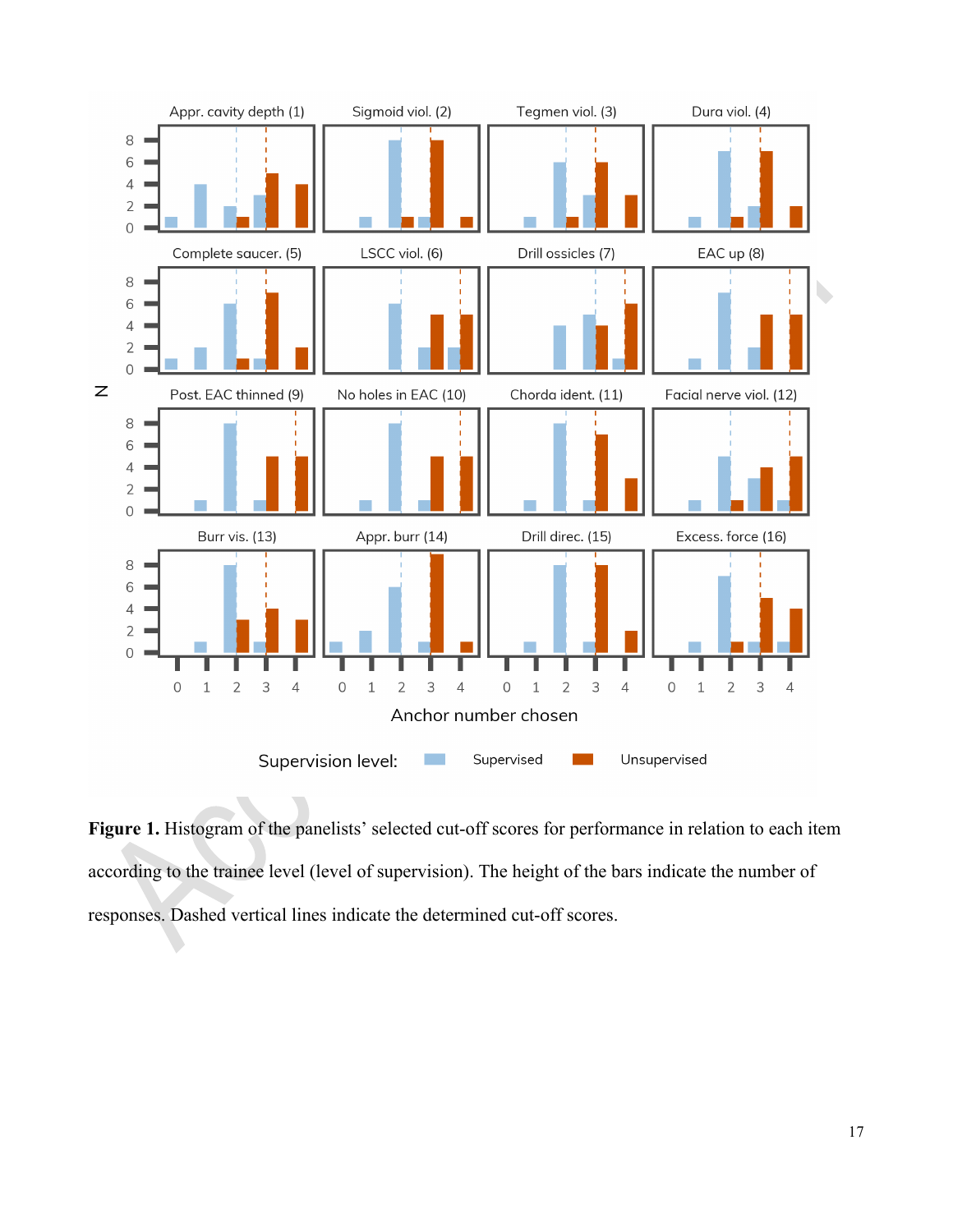

**Figure 2.** The consensus measure (*c*) for all items for trainees at a supervised and unsupervised levels. Possible *c* values range from 0 to 1, with 1 being complete consensus.

18